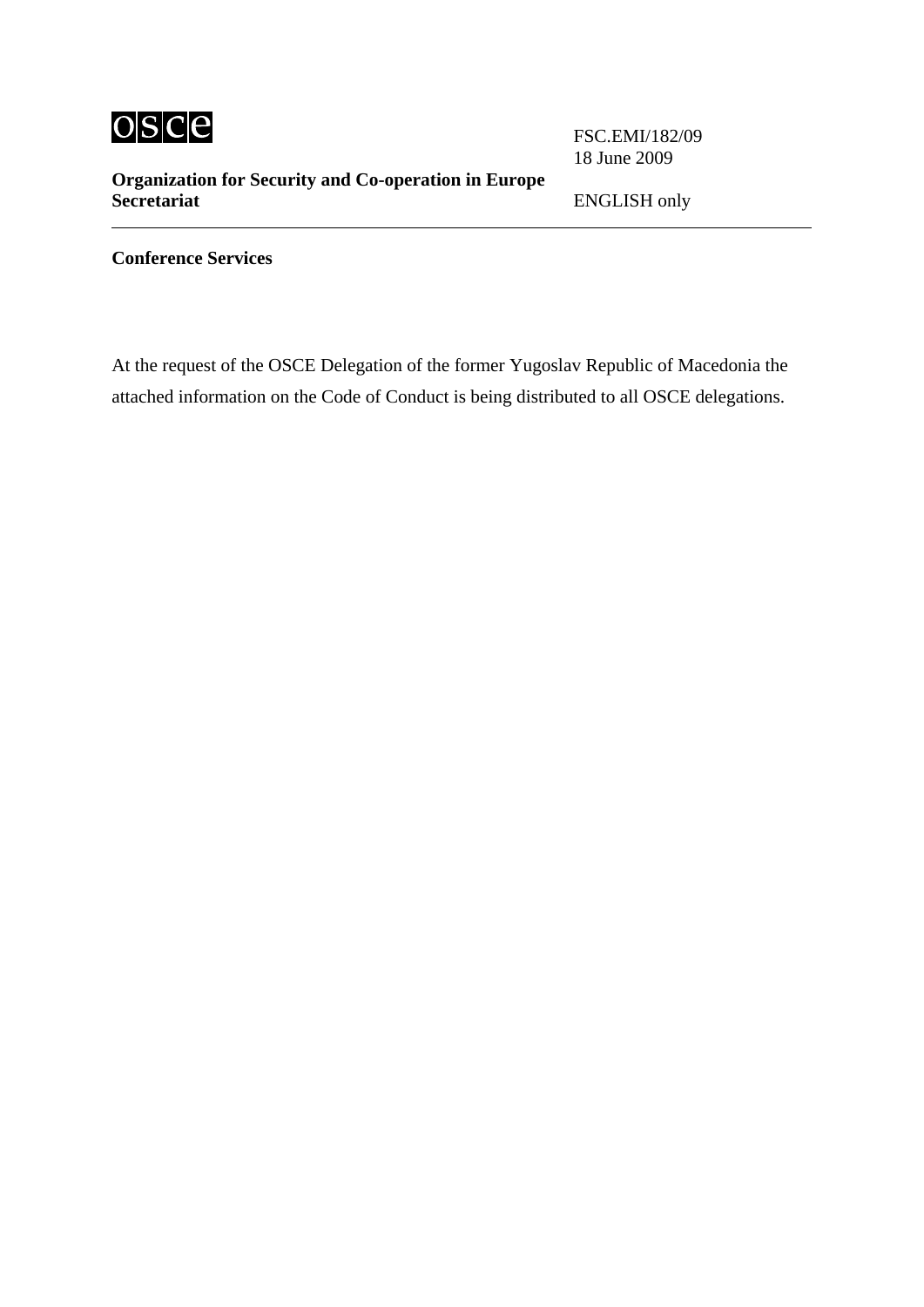#### ПОСТОЈАНА МИСИЈА НА РЕПУБЛИКА МАКЕДОНИЈА ПРИ **МЕЃУНАРОДНИТЕ ОРГАНИЗАЦИИ BO BHEHA**



**PERMANENT MISSION OF THE REPUBLIC OF MACEDONIA TO THE INTERNATIONAL ORGANIZATIONS IN VIENNA** 

Engelsberggasse 5/7 A - 1030 Wien, Austria Telephone +43 1 524 87 02 **Telefax** +43 1 524 87 01

No.: 15 - 01 - 359/1

### NOTE VERBALE

The Permanent Mission of the Republic of Macedonia to the International Organizations in Vienna presents its compliments to all Delegations / Permanent Missions to the OSCE and to the CPC and has the honour to enclose the Information Exchange on the Code of Conduct on Politico-Military Aspects of Security.

The Permanent Mission of the Republic of Macedonia to the International Organizations in Vienna avails itself of this opportunity to renew to all Delegations / Permanent Missions to the OSCE and to the CPC the assurances of its highest consideration.



Vienna, 18 June 2009

- All Delegations / Permanent Missions to the OSCE  $-$  CPC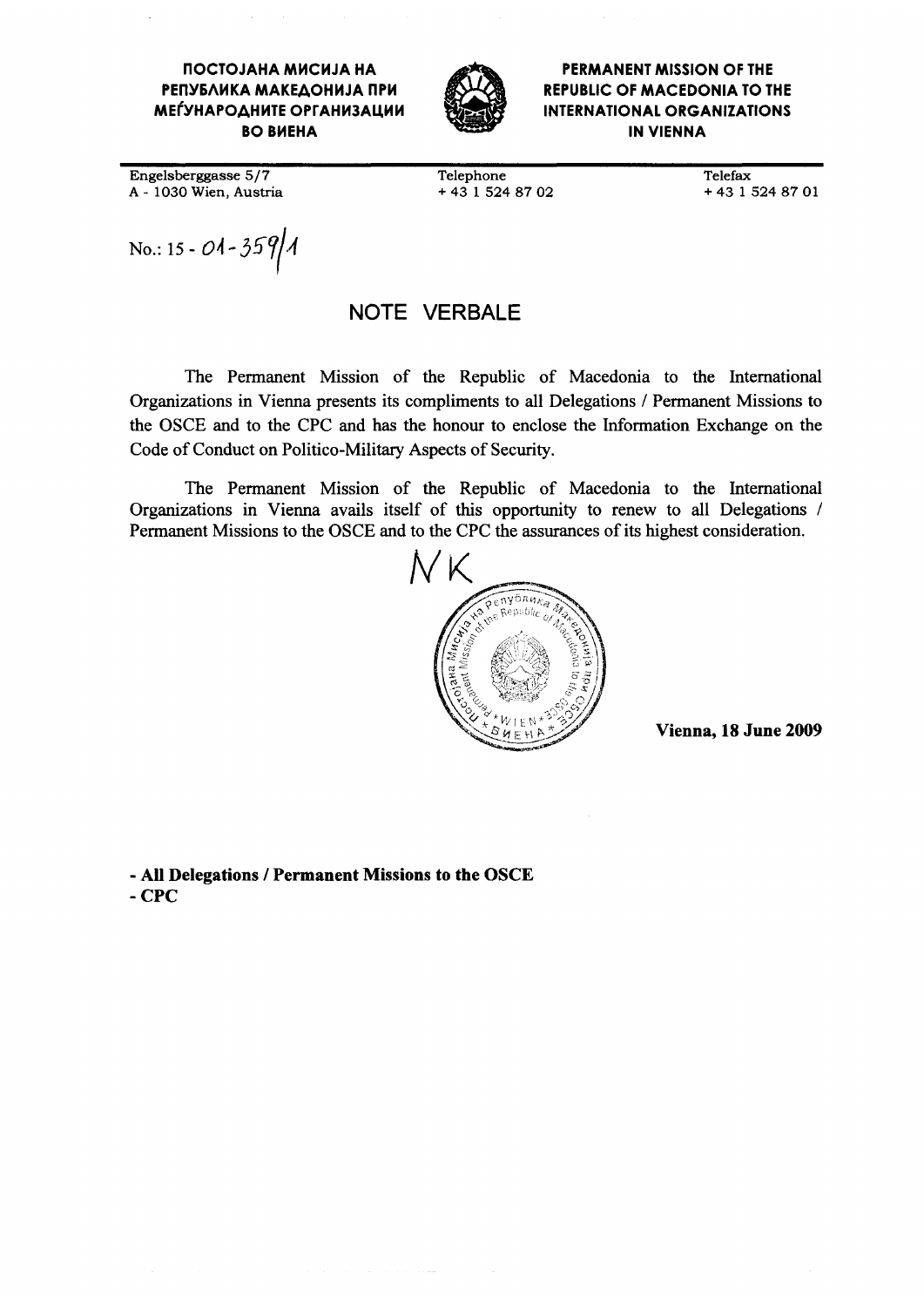**Republic of Macedonia** 



# **Information Exchange**  on the Code of Conduct **on Politico-Military Aspects of Security**

## **June 2009**

**1. Appropriate measures to prevent and combat terrorism, in particular participation in international agreements to that end:**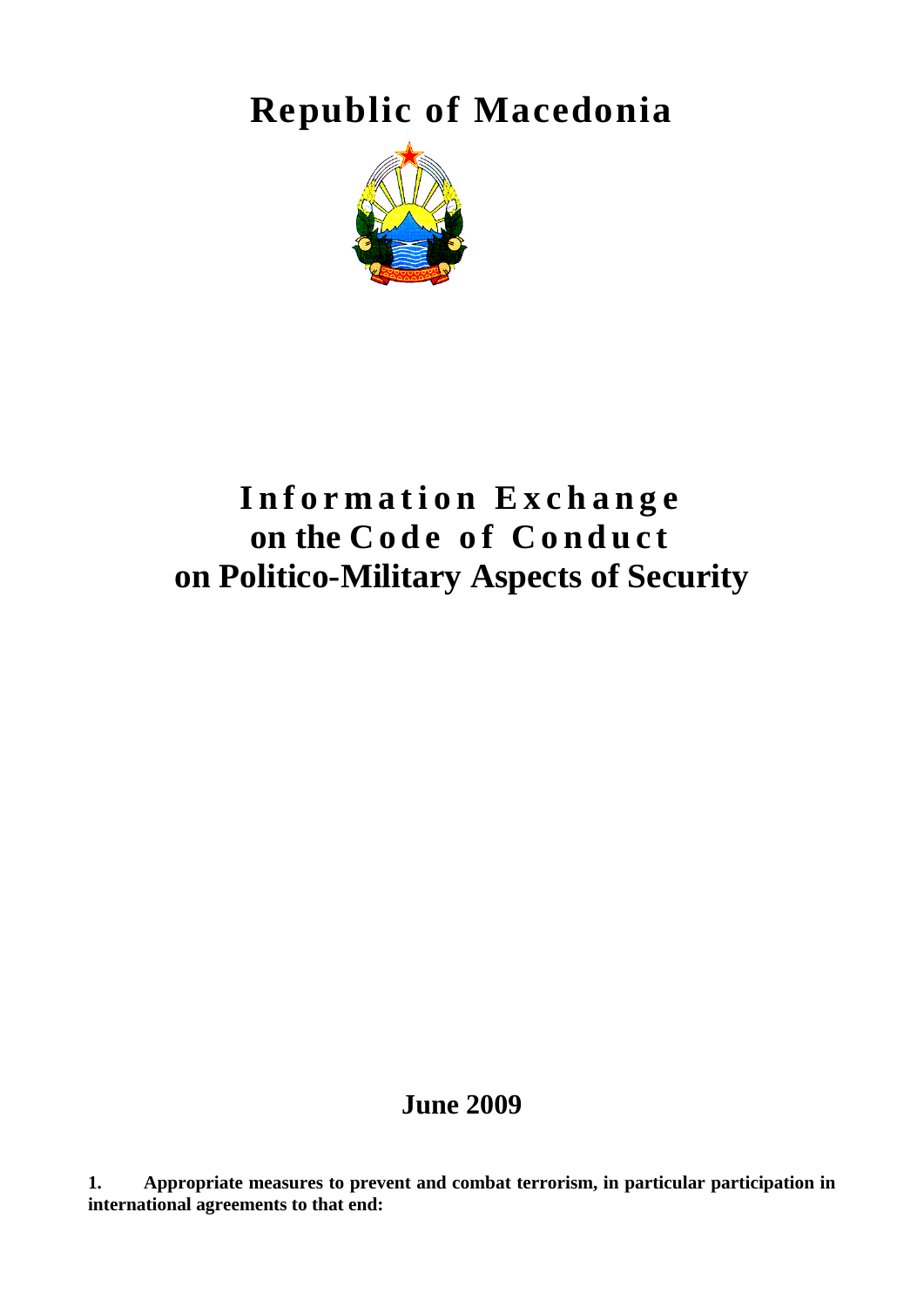#### **(a) List of international agreements, including all United Nations conventions and protocols related to terrorism, to which our country is a party;**

**The Republic of Macedonia is a party to the following UN conventions and protocols related to terrorism**: the Convention on Offences and Certain Other Acts Committed on Board Aircraft; Convention for the Suppression of Unlawful Seizure of Aircraft; Convention for the Suppression of Unlawful Acts against the Safety of Civil Aviation; Convention on the Prevention and Punishment of Crimes against Internationally Protected Persons, including Diplomatic Agents; International Convention against the Taking of Hostages; Convention on the Physical Protection of Nuclear Material; Protocol on the Suppression of Unlawful Acts of Violence at Airports Serving International Civil Aviation; Convention on the Marking of Plastic Explosives for the Purpose of Detection; the International Convention for the Suppression of Terrorist Bombings, and the International Convention for the Suppression of the Financing of Terrorism; the International Convention for the Suppression of Acts of Nuclear Terrorism; th**e** Convention for the Suppression of Unlawful Acts against the Safety of Maritime Navigation, and the Protocol for the Suppression of Unlawful Acts against the Safety of Fixed Platforms Located on the Continental Shelf.

On 17 January 2006 Parliament ratified the Nuclear Safety Convention.

In 2007 the Republic of Macedonia ratified the Protocol Additional to the Safeguard Agreement with the IAEA; the revised Small Quantities Protocol.

The Republic of Macedonia is a party to the following European Council Conventions: European Convention on Extradition with Protocols; European Convention on Mutual Legal Assistance in Criminal Matters with the Additional Protocols; European Convention on the Transfer of Sentenced Persons with Protocols; Convention on Laundering, Search, Seizure and Confiscation of the Proceeds from Crime; Criminal Law Convention on Corruption; the Civil Law Convention on Corruption, the European Convention on the Suppression of Terrorism, the European Convention on Cybercrime, and the European Convention on the Transfer of the Proceeds from Crime and the Convention for the Prevention of Terrorism (ratified in February 2009).

#### **(b) Accession to and participation in other multilateral and bilateral agreements on measures undertaken to prevent and combat terrorist activities;**

1. Agreement between the Government of the Republic of Macedonia and the Government of the Republic of Slovenia for Cooperation in the Fight Against Terrorism, Drug Trafficking and Organized Crime

2. Agreement for Cooperation Between the Government of the Republic of Macedonia and the Government of the Republic of Croatia on Fight Against International Drug and Psychotropic Substances Trafficking, International Terrorism and Organized Crime

3. Agreement between the Government of the Republic of Macedonia and the Government of the Republic of Bulgaria for cooperation in the fight against terrorism, organized crime, drugs, psychotropic substances and precursor trafficking, illegal migration and other criminal acts.

4. Agreement between the Government of the Republic of Macedonia and the Government of the Republic of Montenegro for cooperation in the fight against terrorism, organized crime, drugs, psychotropic substances and precursor trafficking, illegal migration and other criminal acts.

5. Agreement between the Government of the Republic of Macedonia and the Government of the Republic of Serbia for cooperation in the fight against terrorism, organized crime, drugs, psychotropic substances and precursor trafficking, illegal migration and other criminal acts.

6. Agreement between the Government of the Republic of Macedonia and the Government of the Republic of Romania for cooperation in the fight against terrorism, organized crime, drugs, psychotropic substances and precursor trafficking, illegal migration and other criminal acts.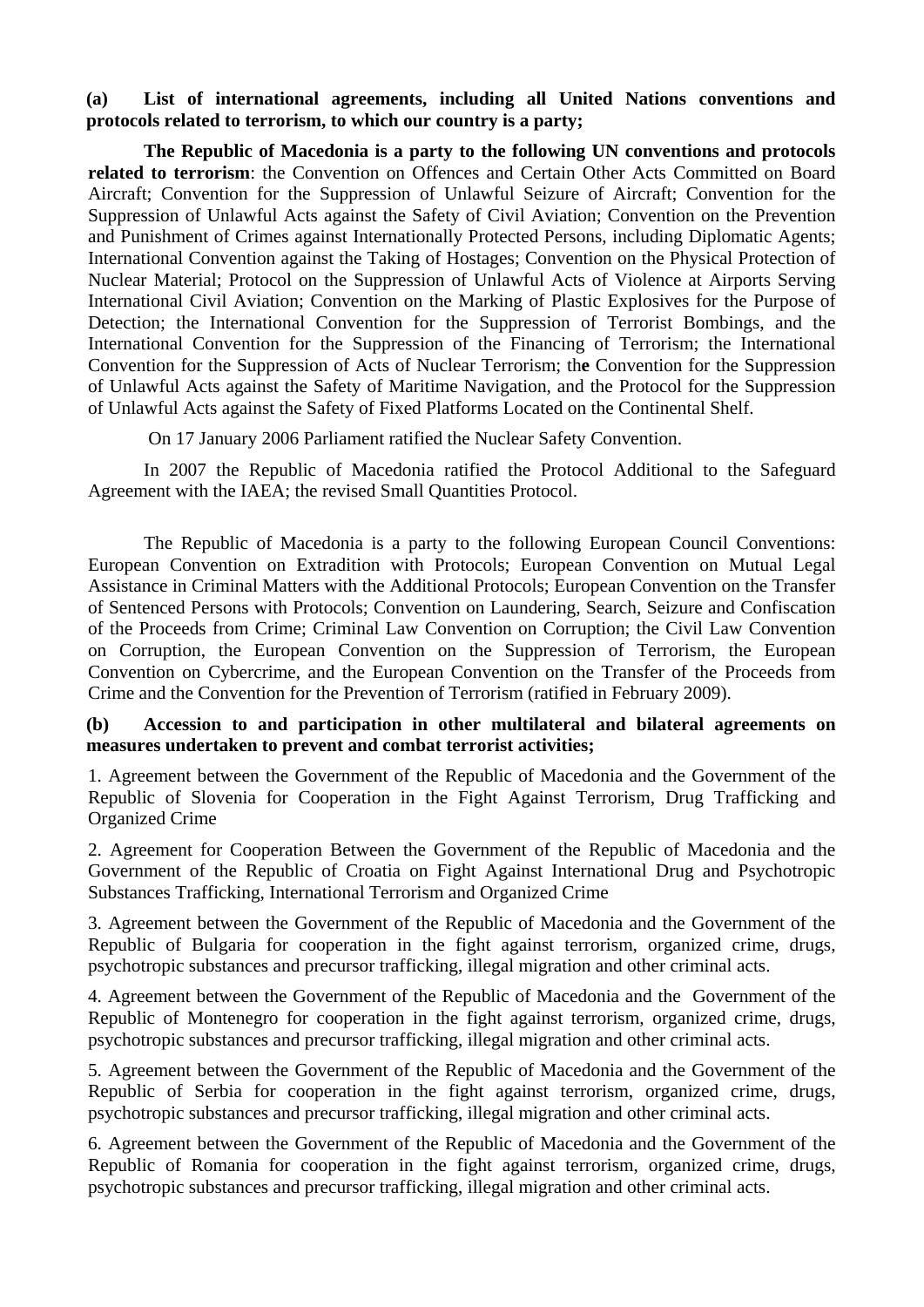7. Agreement between the Government of the Republic of Macedonia and the Ministers' Council of the Republic of Albania for cooperation in the fight against terrorism, organized crime, drugs, psychotropic substances and precursor trafficking, illegal migration and other criminal acts.

8. Agreement between the Macedonian Government and the Egyptian Government for Cooperation in the field of Fight against Crime

9. Agreement between the Macedonian Government and the French Government for Cooperation in the field of Interior Security

10. Agreement between the Government of the Republic of Macedonia and the Government of the Republic of Bulgaria on Cross-Border Police Cooperation

11. Agreement between the Government of the Republic of Macedonia and the Government of the Republic of Bulgaria on Exchange and Mutual Protection of Classified Information

12. Agreement between the Government of the Republic of Macedonia and the Council of Ministers of the Republic of Albania on Mutual Protection of Classified Information

13. Agreement between the Republic of Macedonia and the EU on Security Procedures for Exchange of Classified Information

14. The Ministry of the Interior in November 2002, signed with UNMIK an Interim Protocol on Police Cooperation, which, inter alia, regulates the operational police cooperation, and coordination in dealing with acts of terrorism.

15. The Ministry of Interior of the Republic of Macedonia signed Protocols for Security Cooperation with Turkey, Albania and Bulgaria.

16. The Ministry of Interior has signed Protocols/Agreements on Cooperation Ministries of Interior of Ukraine, Greece and Austria (not subject to ratification).

17. The Agreement on Cooperation in the Field of Non-Proliferation of Weapons for Mass Destruction and for Advancement of Relations in the Field of Defence and Military Forces between the Government of Macedonia and the US Government.

18. Convention on Police Cooperation in South Eastern Europe.

19. Agreement between the Government of the Republic of Macedonia and the Government of the Republic of Poland on Cooperation in the fight against organized crime and other forms of crime (in force since 21 February 2009)

20. Agreement between the Government of the Republic of Macedonia and the Council of Ministers of Bosnia and Herzegovina on cooperation in the fight against terrorism, organized crime, illicit trade in narcotic drugs, psychotropic substances and precurors, illegal migration and other crimes.(entered into force on 1 March 2009)

On 19 March 2007 the Republic of Macedonia adhered to the Statement of Principles of the Global Initiative to Combat Nuclear Terrorism.

**c) National measures, to include pertinent legislation, taken to implement the international agreements, conventions and protocols cited above.**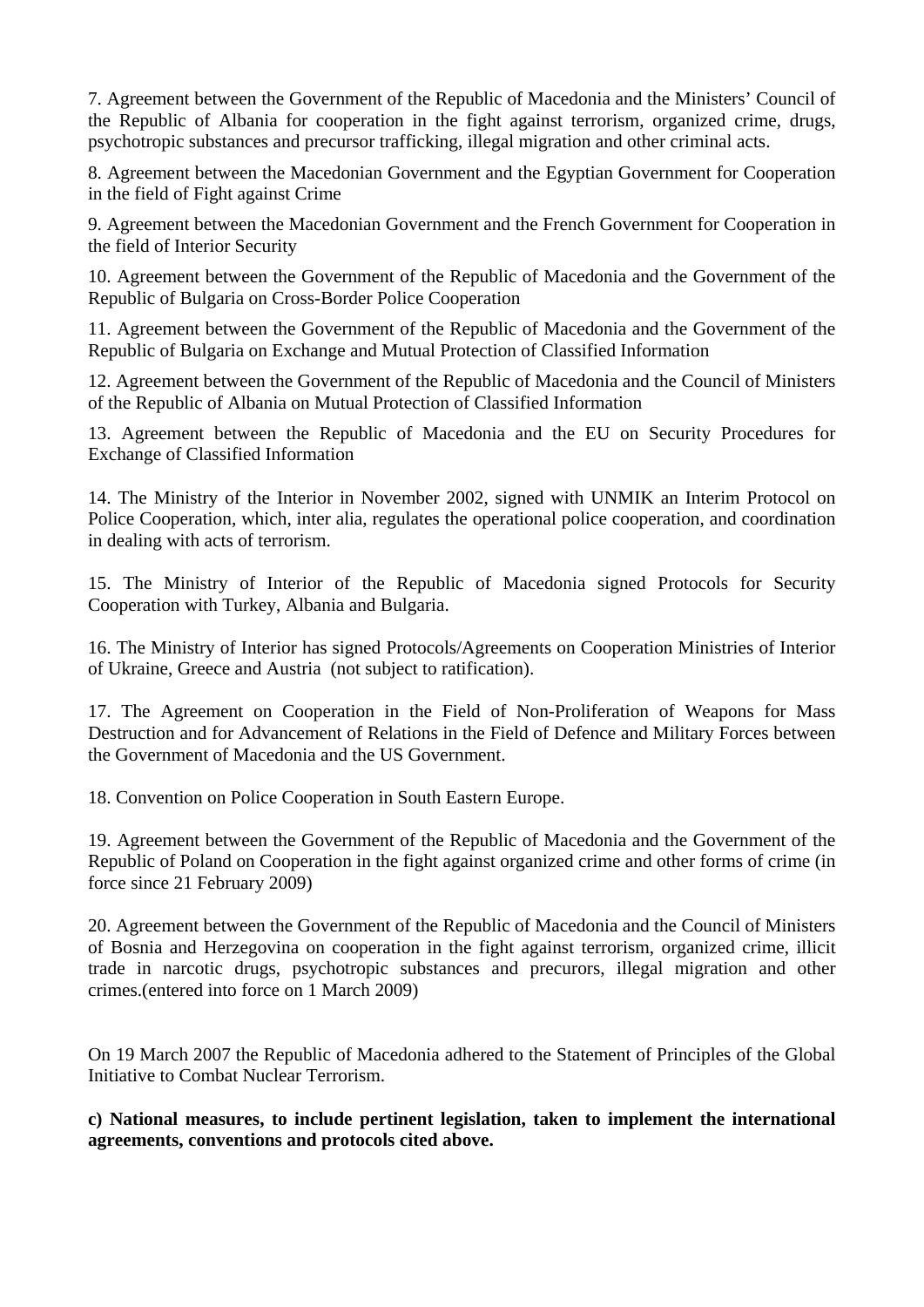Pursuant to Article 118 of the Constitution of Republic of Macedonia ("Official Gazette of the Republic of Macedonia" No. 52/91), the international agreements ratified in accordance with the Constitution are a part of the internal legal order and cannot be changed by law.

The Criminal Code of the Republic of Macedonia sanctions the act of international terrorism (Article 419) as well as the following acts: assassination of representatives of the highest state authorities (Article 309); abduction of representatives of the highest state authorities (Article 310); violence against representatives of the highest state authorities (Article 311); armed insurgency (Article 312); diversion (Article 314); sabotage (Article 315); agitation for the constitutional change by the use of force (Article 318); provocation of national, racial and religious hatred, discord and intolerance (Article 319); jeopardizing persons under international protection (Article 420); taking hostages (Article 421); and piracy (Article 422).

In addition to the responsibility for committing the above criminal acts, the Criminal Code stipulates criminal responsibility for accession to organizations for the purpose of execution of criminal acts of terrorism (Article 313) and acts related to terrorism (Articles 309, 310, 311, 314, 315).

The Criminal Code furthermore stipulates criminal responsibility for providing safe haven and assistance to perpetrators after committing any of the aforementioned criminal acts, as well as for their preparation.

In addition, the group of criminal acts against human rights and freedoms includes the following acts: coercion (Article 139); unlawful arrest (Article 140); abduction (141); provocation of general threat (Article 288); hijacking aircraft or ship (Article 302); jeopardizing air traffic security (Article 303).

The 2004 amendments to the Criminal Law of the Republic of Macedonia (Official Gazette of the RM No. 19/04) reflect the efforts of the Republic of Macedonia to efficiently address the issue of the fight against terrorism. These amendments refer to: stricter sanctions for terrorism as a criminal act, introduction of a new criminal act "terrorist organisation", and changes in the description of the following criminal acts "uniting for the purpose of hostile activities", "illicit use of chemical and biological weapons" and "money laundering and other illegal proceeds".

On 6 January 2008, the Assembly of the Republic of Macedonia adopted amendments to the Criminal Code, in part relating to the crimes of terrorism. The amendments introduced a new criminal offence (Article 394-v) Financing of terrorism which incriminates the actions of collection and provision of funds for terrorist and related crimes, as well as public encouragement of collection of funds for terrorist and related crimes. The amendment to Article 313 reformulates the criminal offence into "endangerment by terrorism of constitutional order and security" and prescribes a stricter sanction of up to ten years (instead of up to four years). Furthermore, the crime of terrorism is incriminated by a new Article 394 b, which defines in detail the acts of terrorism and prescribes sanctions for them (at least 10 years to life imprisonment). It also incriminates the public incitement to terrorism and foresees appropriate imprisonment (from 4 to 10 years of imprisonment). This Article also incriminates production, sale, possession and transfer of weapons and explosive materials as well as training for terrorist purposes (minimum 4 years of imprisonment).

#### **(d) Information on national efforts to prevent and combat terrorism, including appropriate information on legislation beyond United Nations conventions and protocols (e.g. pertaining to financing of terrorist groups);**

Further to the information presented above, the Criminal Code of the Republic of Macedonia ("Official Gazette of the Republic of Macedonia", Nos. 37/96, 80/99, 4/02 and 43/03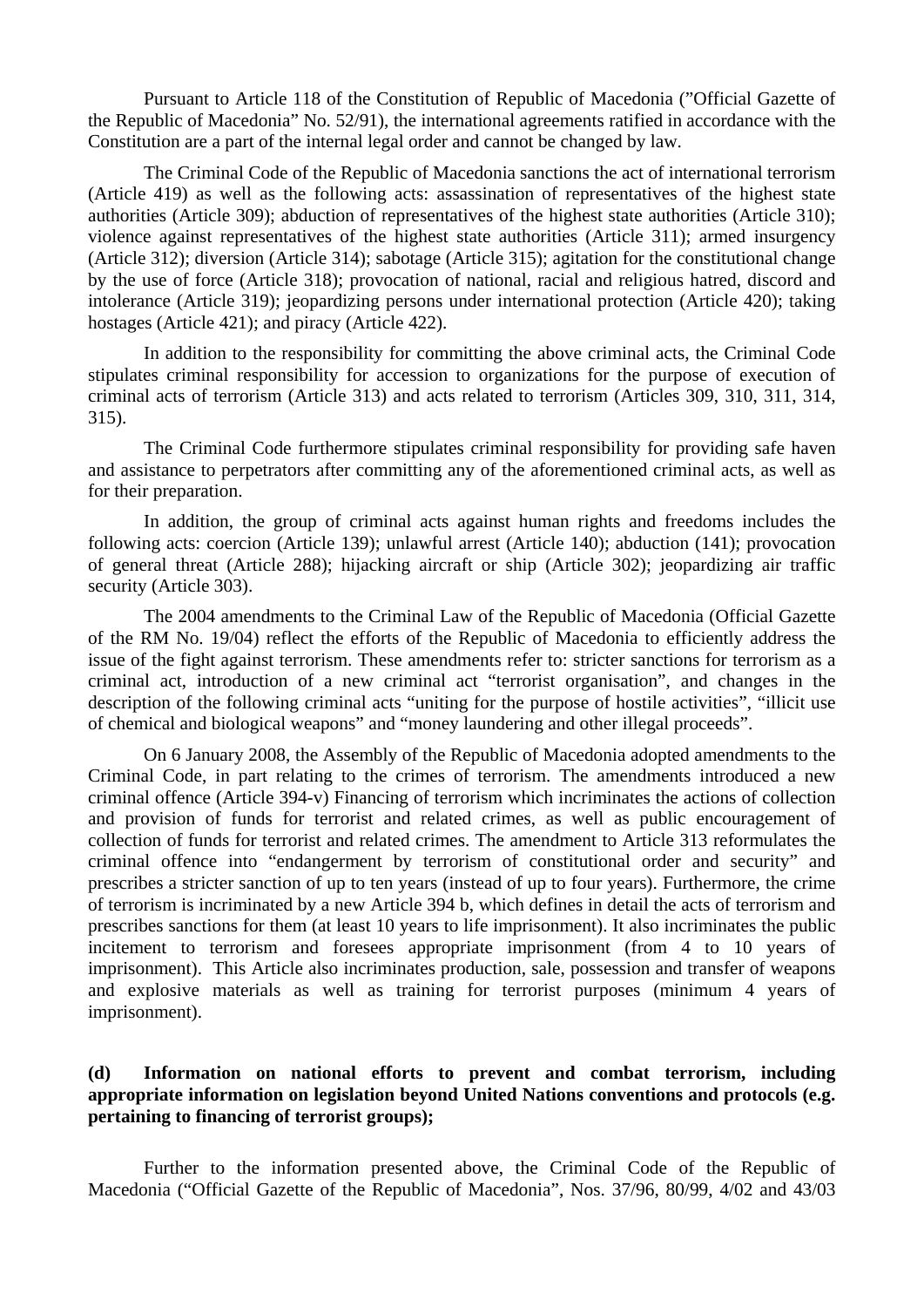and 19/04) in the article 394-a ("Terrorist organization") paragraph 2 prescribes that the member of the group, gang or other criminal organization, as well as one that provides finances or helps in other way shall be sentenced with imprisonment of four to ten years.

The new Law on the Prevention of Money Laundering and other Proceeds from Crime and Financing of Terrorism was adopted in January 2008. Following its adoption, the mid-term National Strategy for Prevention of Money Laundering and Financing of Terrorism covering the 2009-2011 period was endorsed by the Government of the Republic of Macedonia in February 2009.

The Law on the Prevention of Money Laundering and other Proceeds from Crime and Financing of Terrorism has been harmonized with the Convention for the Suppression of the Financing of Terrorism, the FATF nine special recommendations, the Convention on Laundering, Search, Seizure and Confiscation of the Proceeds from Crime and on the Financing of Terrorism of 2005 (Warsaw Convention), the EU III Directive, and other relevant international instruments in this area.

The following novelties have been introduced upon the adoption of the Law on the Prevention of Money Laundering and other Criminal Proceeds and Financing of Terrorism:

- Article 2, paragraph 2 of the abovementioned Law containing the definitions of terms introduces for the first time the term financing of terrorism, by which all crimes sanctioned under the Criminal Code related to terrorism and covering terrorism activities have been summarized under this term;

 - Article 3, paragraph 2, subparagraphs 8 and 10 refer to the competences which enable the Administration against Money Laundering to cooperate and exchange data and information with authorized bodies of other states and of international organizations working in the area of fight against financing of terrorism, providing also for the possibility that the Administration proposes laws and secondary legislation related to financing of terrorism and give opinion on all legal instruments covering this field;

- in respect of implementation of measures and activities which are obligatory for all entities under the Law, which are connected with financing of terrorism, Article 17 explicitly envisages the procedures to be undertaken in case of reasonable grounds for suspicion that a transaction or a client are connected with terrorist activities or in case the money or property subject to confiscation are intended for financing of terrorism;

- Articles 36 to 39 determine the manner and procedure to be followed in implementing the provisional measure of seizure of money or property in case of money laundering or financing of terrorism, which may be ordered autonomously by the Administration within 72 hours, defining also the procedure before the Public Prosecutor and Investigative Judge for extension of the measure;

Criminal Code, Article 273 (Money laundering and other income from crimes)

 (1) One that will disseminate, receive, take, exchange or change into smaller bills money that he/she obtained through a crime or he/she knows that that money were obtained through crime, or with conversion on in other way cover that the money come from such a source, or will cover their location, movement and property, shall be sentenced with imprisonment of one to ten years.

 (2) The punishment stipulated in paragraph 1 shall be also imposed to one that will sell, give or disseminate property or objects with greater value, obtained through crime or will buy, receive as bail or in other way obtain, cover or disseminate property or objects that he knows that are obtained through crime, or using forgery of documents, not-reporting facts or in other way will cover that they originate from such a source, or will cover their location, movement and property.

 (3) If the crime stipulated in the paragraphs 1 and 2 is performed in banking, financial or other type of business activity or if he/she, through splitting of the transaction, avoids the obligation for reporting in the cases prescribed by the law, the perpetrator shall be sentenced with imprisonment of at least three years.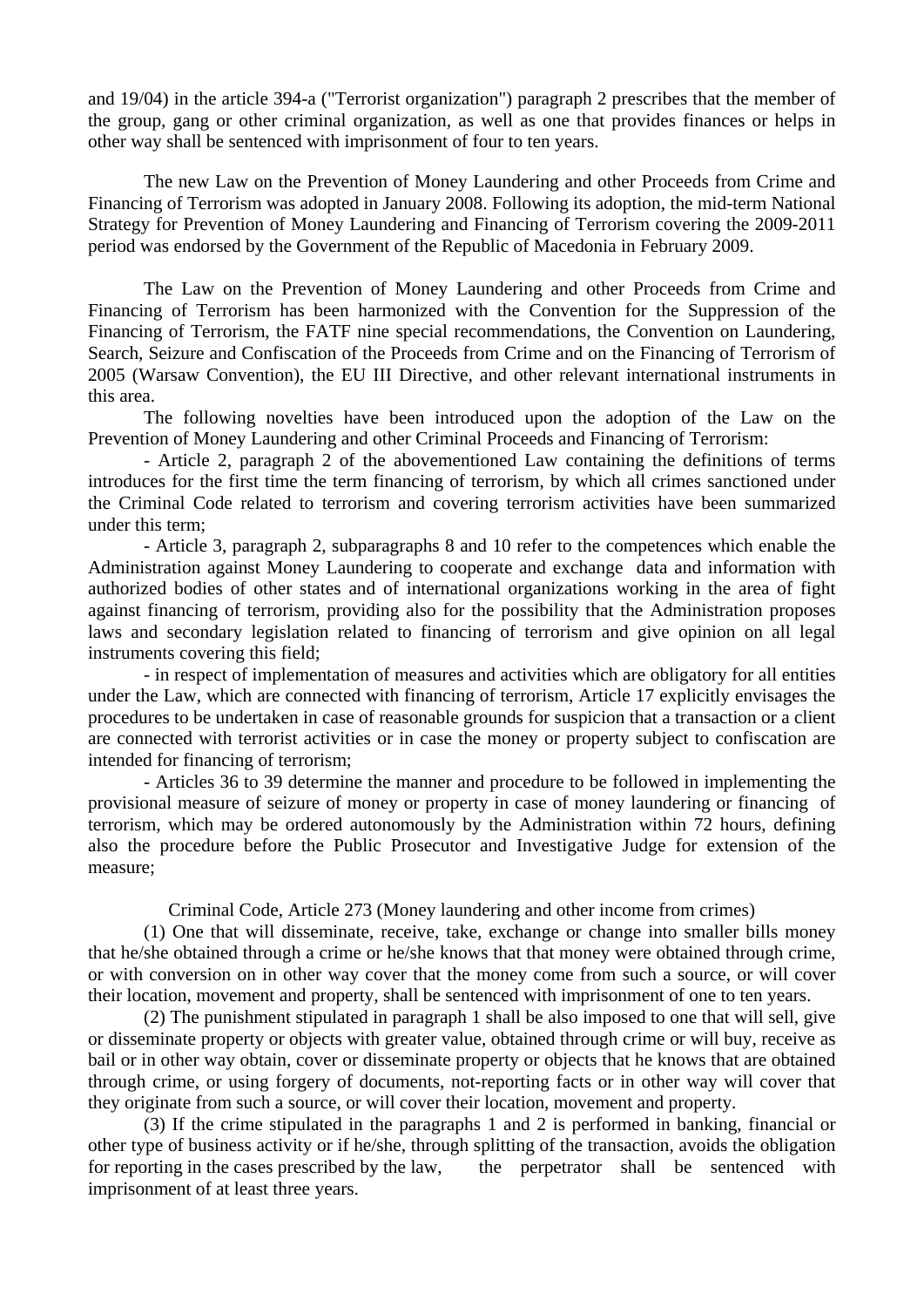(4) One that will perform the crime stipulated in the paragraphs 1, 2 and 3, and he/she was obligated and in position to know that the money, the property and the other material gain or object were obtained through a crime, shall be sentenced with fine or imprisonment up to three years.

(5) One that will perform the crime stipulated in the paragraphs 1, 2 and 3 as a member of a group or other association that is dealing with money laundering, illegal obtaining of property of material gain, or with assistance of foreign banks, financial institutions or persons, shall be sentenced with imprisonment of at least five years.

(6) Authorized person, responsible person in a bank, insurance company, company for organization of lotteries, exchange office, stock exchange or other financial institution, lawyer, except when he acts as Defense attorney, notary or other person that performs public authorities or activities of public interest, who will make possible or will not report the laundering of money, property or material gain, for which he/she became aware during performing his/her authority, shall be sentenced with imprisonment of at least three years.

(7) If the crime stipulated in the paragraph (1) is performed by a legal entity, it shall be sentenced with a fine.

(8) The money, the illegally obtained property, objects or other income from the crime shall be confiscated, and if the confiscation is not possible, than other property of the perpetrator in the same value shall be confiscated.

On 21 September 2005 Parliament adopted the Law on Export Control of Dual-Use Goods and Technologies.

In 2006 Parliament adopted the Law on the Prohibition of the Development, Production, Stockpiling, and Use of Chemical Weapons.

Considering the prospects of its European integration and the importance of international cooperation in the fight against terrorism, the Republic of Macedonia actively follows the measures and initiatives of the EU in this domain. In order to enhance international efforts in this area, the EU Declaration on Combating Terrorism (March 2004) and the EU Strategic Objectives to Combat Terrorism contained therein, envisage, inter alia, inclusion of a counter-terrorism clause in all agreements with third countries.

Following the established practice of adhering to the instruments of the EU Common Foreign and Security Policy, the Republic of Macedonia adhered to the Common Position 2001/931/CFSP on the Application of Specific Measures to Combat Terrorism, as well as to the subsequent Common Positions on Updating the Lists of Individuals, Groups and Entities which the aforementioned Common Position refers to.

The Republic of Macedonia supports the work of, and actively cooperates with the Counter-Terrorism Committee (CTC) of the United Nations Security Council established in accordance with Resolution 1373 (2001). The Republic of Macedonia has so far submitted to the Committee 4 reports, the latest on 8 August 2005 containing a comprehensive and detailed overview the legislation, measures and activities undertaken by the Republic of Macedonia for suppression of terrorism and efficient implementation at national level of the obligations arising from Resolution 1373 (2001), especially on the "Measures aimed at Combating the Financing of Terrorism" (for more please see UNSC Document S/2005/517 of 10 August 2005).

On March 6-10, 2006, a delegation of the CTED visited Macedonia to monitor and discuss its counter-terrorism regime in the context of implementation of resolutions 1373 and 1624, especially in the spheres of national legislation, judiciary, finance and law enforcement.

In May 2009, the Government of the Republic of Macedonia submitted detailed information on the status and implementation of the CTED's recommendations.

In the framework of co-operation with the Council of Europe, the country fully supported the establishment of the Multidisciplinary Group on Terrorism (GMT) and its activities in criminal,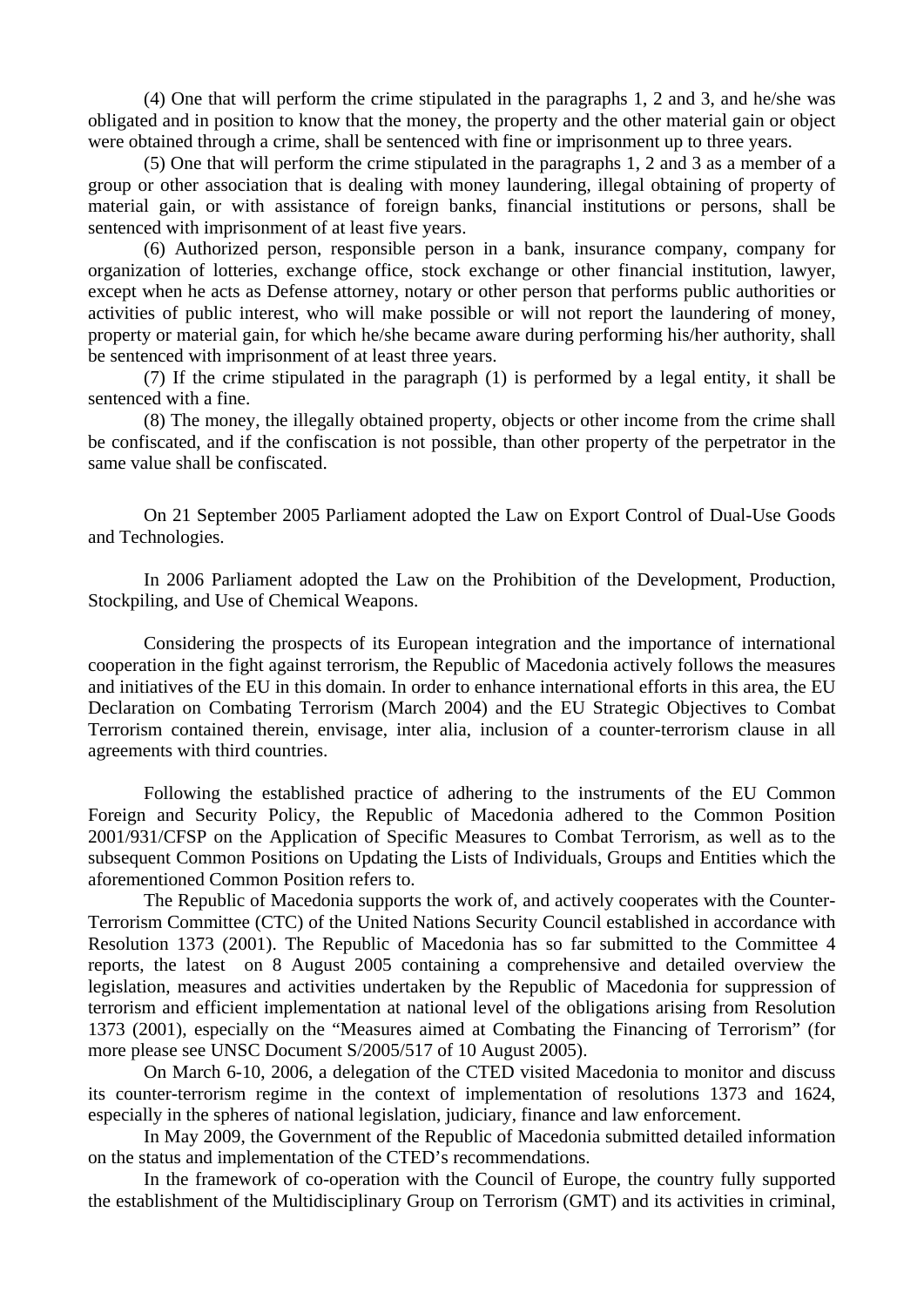civil and administrative matters as well as the past work of the Reflection Group on developments international co-operation in criminal matters. Participation in the work of the Committee of Experts on Terrorism (CODEXTER) should also be mentioned.

The implementation of the concept of Integrated Border Management through the adopted Strategy for Integrated Border Management (2003), establishment of the Border Police and transfer of competence from the Army to the Border Police (finalised in September 2005) also contributed to the strengthening of the capacities to fight terrorist threats.

Furthermore, the Ministry of the Interior, through use of modern technical equipment for movement surveillance and preventing illegal crossing of the border, undertakes enhanced operational measures at the border crossings to prevent terrorist threats and movement of terrorists and terrorist groups in the border zones, as well as to prevent use of forged travel and identification documents. In addition, the Ministry of the Interior is improving the cooperation and exchange of intelligence and other information with the countries of the Region.

#### **(e) Roles and missions of the armed and security forces in preventing and combating terrorism.**

The assessments of threats to the security of the Republic of Macedonia recognize terrorism as a serious and global threat. In this regard the Army of the Republic of Macedonia is transforming into a force that will be capable of dealing with terrorism, not only on the territory of the Republic of Macedonia, but also abroad, with active support and participation in the international forces engaged in fight against global terrorism.

By developing the Partnership Action Plan on fight against terrorism (PAP-T), the Republic of Macedonia has undertaken measures and activities for active participation in the fight against terrorism.

On the territory of the Republic of Macedonia, and in accordance with the relevant legislation, the Ministry of Interior bears the responsibility for fight against terrorism, with all the support when required from the Army of the Republic of Macedonia.

In line with the missions and tasks of the Army of the Republic of Macedonia, a priority and a special attention when creating the force structure is given to the Special Operations Regiment. The regiment, along with the intelligence component, is the main actor as to the fight against terrorism. According to the adopted plan for modernization and equipping of the Army of the Republic of Macedonia, a priority is being given to the declared forces including the Special Operations Regiment and the intelligence-reconnaissance capabilities.

#### **2. National planning - and decision - making process – including the role of the Parliament and the Ministers - for the determination / approval of:**

#### **(a) the military posture**

In accordance with Article 17 of the Defense Law, the Parliament of the Republic of Macedonia has the following role in the area of Defense:

**-** Performs supervision on the realization of the authorities of the Government in the Defense area and follows the preparations of the Republic for Defense;

- States an immediate military threat to the Republic;

- Declares beginning and termination of the state of war;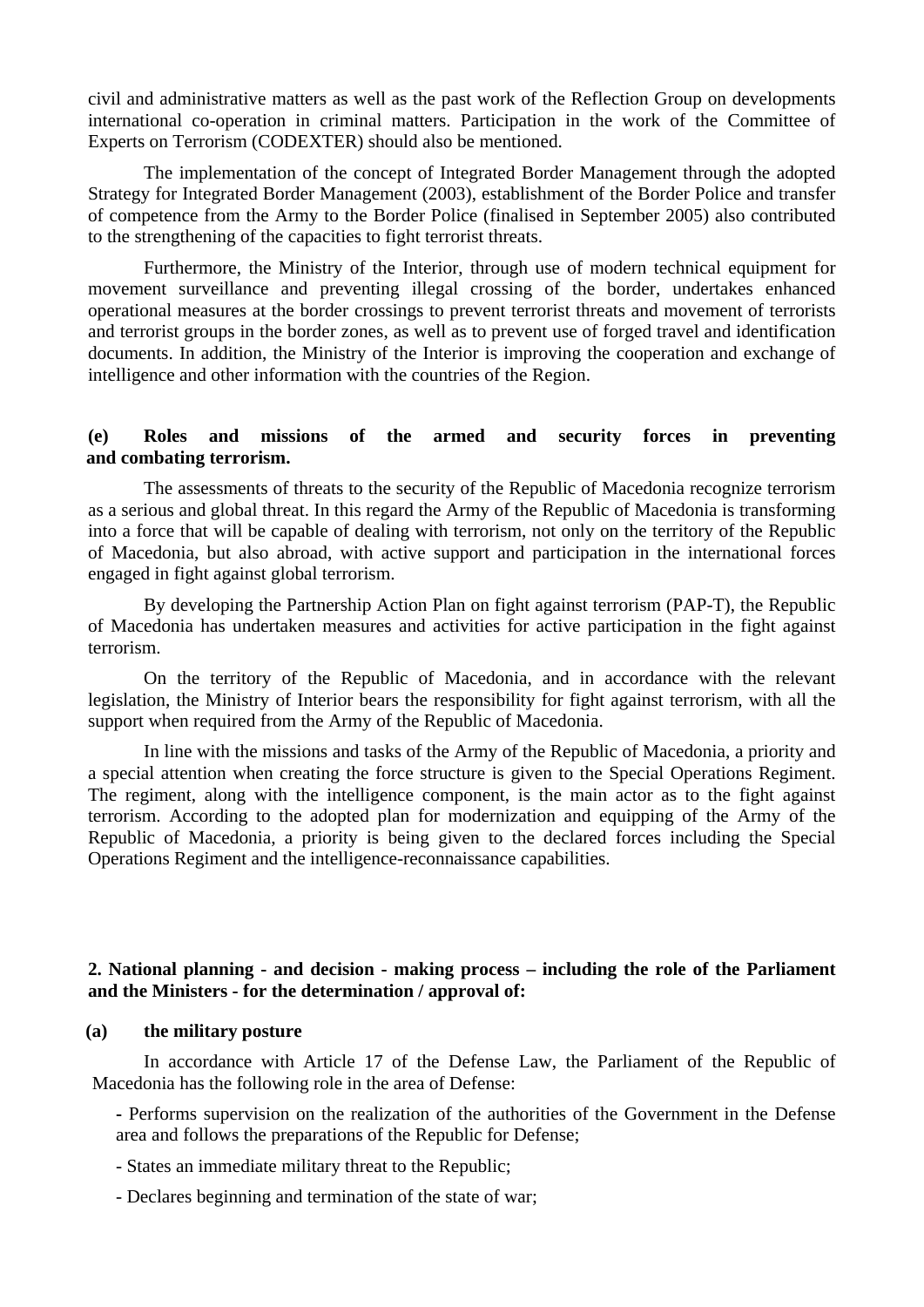- Decides on the extent of funds necessary for Defense;

- Approves the wartime budget of the Republic;

- Decides on joining and resigning from the collective security and Defense systems;

- Ratifies international agreements which pertain to entering, transiting through or presence of armed forces of foreign countries on the territory of the Republic of Macedonia for exercise and training activities, participation in peacekeeping and humanitarian operations, as well as participation of the units of the Armed Forces of the Republic in similar activities abroad;

- Approves a national security and Defense concept of the Republic;

- Passes resolutions regarding the Defense system, plans for Defense development, equipping and combat readiness of the Armed Forces.

The Government submits a report on the documents from the last serial of this Article, on request by the Parliament or on two-year basis.

In order to introduce herself/himself to the activities within the Armed Forces, a Parliament member may ask for a visit to units, command posts and headquarters organized by the Ministry of Defense.

According to Article 20 of the Defense Law, The Ministry of Defense has the following role in the area of Defense:

- Creates a Defense Strategy of the Republic;

- Makes assessment of possible military and other threats which threaten the sovereignty, independence and territorial integrity of the Republic as well as of threats to the territory of natural disasters and other accidents;

- Organizes and prepares the Defense system and proposes measures for its development and improvement;

- Creates the Defense Plan of the Republic;
- Organizes and supervises transfer and execution of the order for taking readiness measures;
- Organizes and carries out Defense planning;
- Plans the Defense needs and develops financial plans and programs for the Defense needs;
- Allocates funds for the Defense in accordance with the Budget of the Republic;

Based on the amendments to the Defense Law, in accordance with a ratified international agreement, the Government of the Republic of Macedonia, once the state becomes a NATO member, will make decisions for sending army units for participation in peace operations and in NATO-led operations for collective Defense outside of the territory of the Republic of Macedonia. For the time being, the decision on sending troops to operations abroad is made by the Parliament.

In a state of war, the Ministry of Defense carries out command and other activities for the needs of the President of the Republic.

#### **(b) Defense expenditures**

According to the Law for Budgets, the Ministry of Finance determines the mid-term macroeconomic policy and the mid-term fiscal strategy, referring to a period of three years. The Government of the Republic of Macedonia defines the governmental priorities for the following budget year. These activities run no later than April during the current year when the Ministry of Finance and the Government of the Republic of Macedonia define the indicative amounts/limits for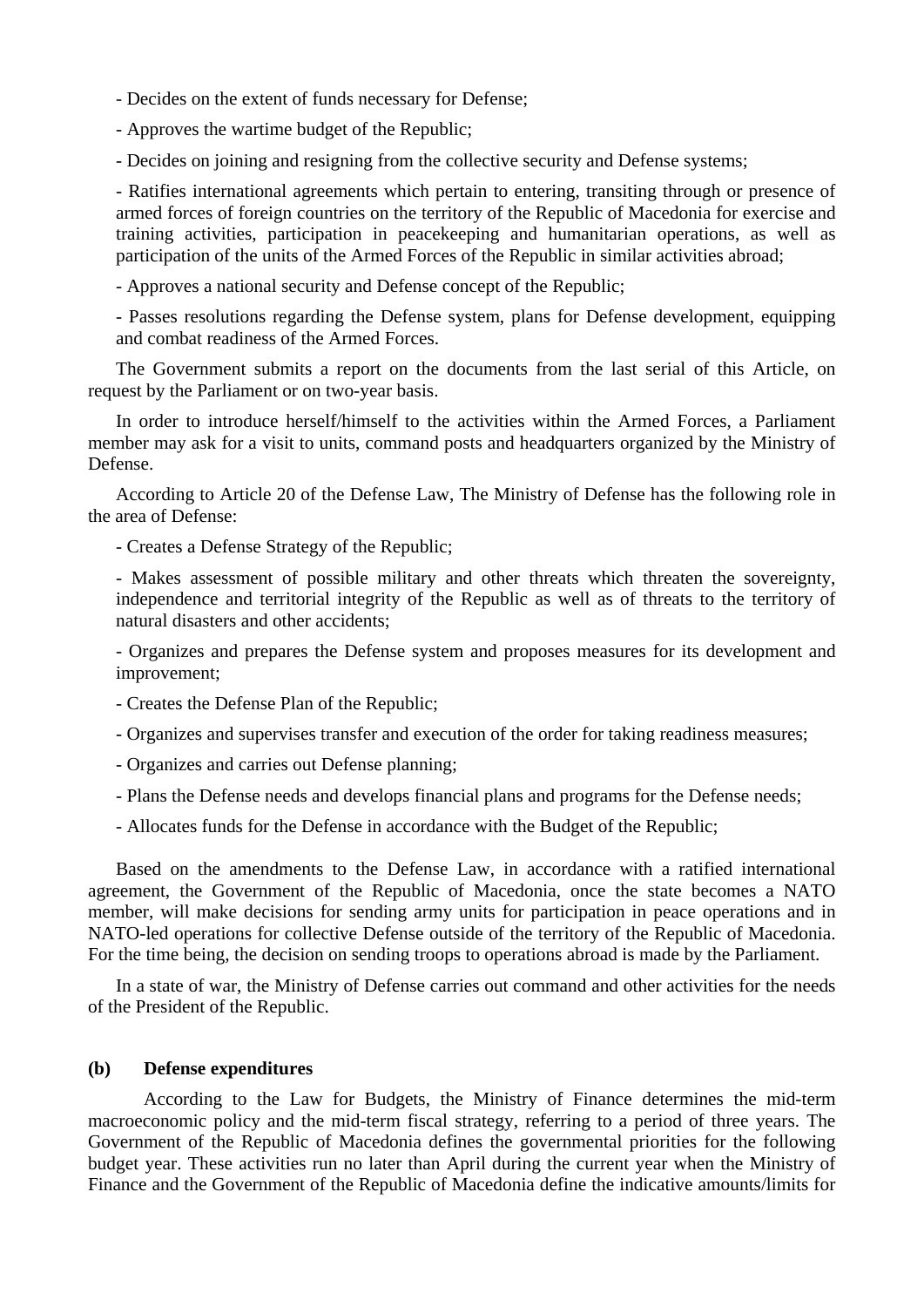the resources allocated to the Ministry of Defense for the following budget year. The Government is committed to finance defence with up to 2.00% of GDP.

 The Ministry of Defense, in the period from April until 15 June, prepares a draft budget and submits it to the Ministry of Finance until 15 June the latest. The Ministry of Defense and the Ministry of Finance harmonize the draft budget until September and the Ministry of Finance submits the harmonized budget to the Government of the Republic of Macedonia at the beginning of October. The Government submits the Defense budget, after having it reviewed, to the Parliament of the Republic of Macedonia for its adoption.

The Parliament of the Republic of Macedonia, through parliamentary commissions and sessions reviews the draft budget, with members of parliament having the right to amendments, and adopts the Defense budget by the end of the current year. The adopted budget is then published in the Official Gazette.

Within the framework of a long term defence development plan, the budget program has been prepared until 2018.

#### **3. Description of:**

#### **(a) constitutionally established procedures and authorities/institutions ensuring effective democratic control of the armed forces;**

Civil democratic control of the Armed Forces is regulated by the Constitution of the Republic of Macedonia and the Defense Law. These two documents clearly define the role and responsibilities of the civilians and military officers in the national Defense structure.

Civilian control of the Armed Forces in the Republic of Macedonia is enforced through:

- The President of the Republic and Supreme Commander of the Armed Forces approves the Defense Strategy and the Defense Plan of the Republic, issues measures for readiness and orders their execution, issues the organization and formation of the Armed Forces, approves documents for use of the Armed Forces and orders their deployment, approves documents for development of the Armed Forces, determines measures for increase of the combat readiness and orders their execution, orders mobilization of the Armed Forces, issues rules for commanding in the Armed Forces, approves regulations regarding combat readiness, armed combat and mobilization. Furthermore, the President chairs the Security Council.

- The Parliament as a representative body of the citizens performs supervision on the realization of the authorities of the Government in the Defense area and follows the preparations of the Republic for Defense, states an immediate military threat to the Republic, declares beginning and termination of the state of war, decides on the extent of the funds necessary for the Defense and approves the wartime budget of the Republic.

 - The Security Council of the Republic of Macedonia, chaired by the President of the Republic of Macedonia as Supreme Commander of the Armed Forces according to Article 86 of the Constitution of the Republic includes the President of the Republic, the President of Parliament, the President of Government, the Ministers of Defense, Interior and Foreign Affairs and three members appointed by the President of the Republic and who appropriately represent the composition of the population of the Republic of Macedonia. The Council considers issues related to security and Defense of the Republic and submits proposals to the Parliament and Government.

 - The Minister of Defense who heads the Ministry of Defense according to Article 97 of the Constitution of the Republic of Macedonia is a civilian, who, in addition, has been a civilian for three years prior to his/her appointment to this function. In the area of civil democratic control, the Ministry of Defense headed by the Minister of Defense accomplishes the following activities: reviews the realization of funds allocated to the Army needs, plans Defense reserves in a state of war, proposes organization and formation of the Army, performs manning of the Army, organizes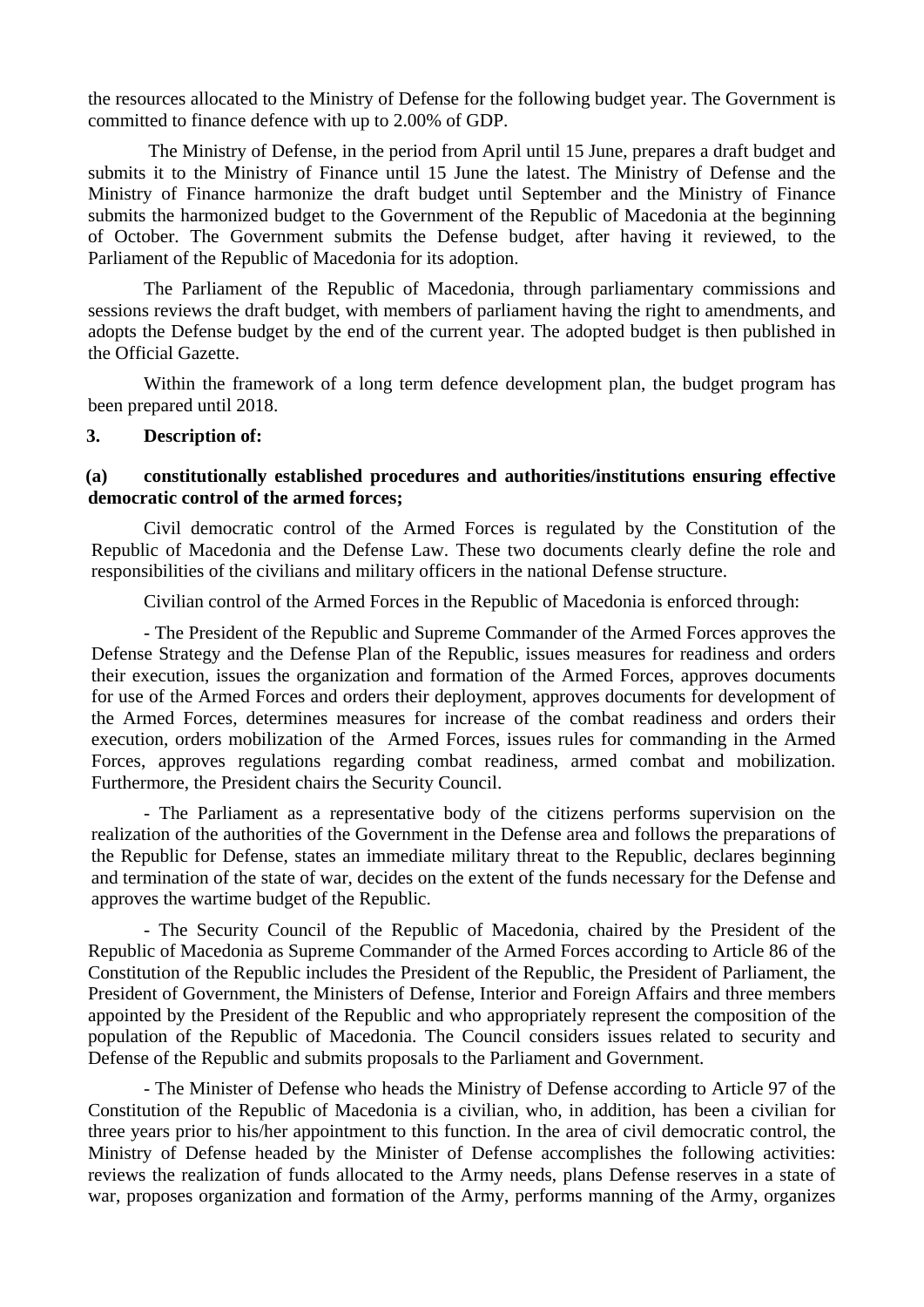and executes mobilization of the Army, controls and evaluates the combat readiness of the Army, approves the annual plan for exercise activities of the Army, approves an annual plan for education and expert training and advancement of Army members and Ministry of Defense employees, as part of the training development plan, promotes military officers into initial ranks, assigns, promotes and discharges military officers to duties envisaged for military ranks from major to colonel, takes care of the composition of Army leadership personnel and other persons engaged in the Army from the aspect of their ethnicity without misbalancing the criteria of professionalism and expertise, approves regulations on recruiting and manning the active component with conscripts, education, expert training and advancement of ARM personnel and other regulations for the military service.

 The civilian rule of the Armed Forces stems from the Constitution, which was adopted after a national referendum, and was amended and supplemented with the Constitutional amendments of 16 November 2001 and the Defense Law adopted in May 2001.

 These two documents precisely define the responsibilities and relations among the Parliament, the President of the Republic, the Government and the Minister of Defense in the area of security and Defense of the country in peace, crisis and a state of war. These documents furthermore, explicitly define the role of the President as Supreme Commander of the ARM.

#### **(b) roles and missions of the armed forces as well as control measures to ensure that they act solely within the constitutional framework;**

 Articles 22-28 of the Defense Law clearly define the role and missions of the Armed Forces of the Republic of Macedonia:

Article 22: The Armed Forces are armed force of all citizens of the Republic. There are Active Forces and Reserve Forces.

Article 23: The Armed Forces are organized, prepared and capable of conducting armed combat and combat and other activities for the purpose of performing its constitutional function of Defense of the Republic.

Article 24: The Armed Forces structure elements are: units, commands, staffs and institutions. The organization of the units, commands, staffs and institutions as well as their size, structure, number, composition and purpose are determined by the organization and formation of the Armed Forces.

Article 25: Operational and expert activities for organizing, preparing and commanding the Armed Forces, in the Ministry of Defense, are accomplished by the General Staff being the highest expert body within the Ministry of Defense, on issues related to the Armed Forces.

For the purpose of accomplishing the activities from Paragraph 1 of this Article, the General Staff proposes to the Ministry of Defense:

- Organization and formation of the Armed Forces;
- Plan for deployment of the Armed Forces;
- Measures for increase of the combat readiness of the Armed Forces;
- Annual financial plan for the needs of the Defense;
- Annual program for equipping the Armed Forces;
- Annual plan for exercise activities of the Armed Forces;
- Appointing, promoting and discharging officers on positions for which a rank of a major or higher is planned;
- Annual plan for education and advanced training of the employees in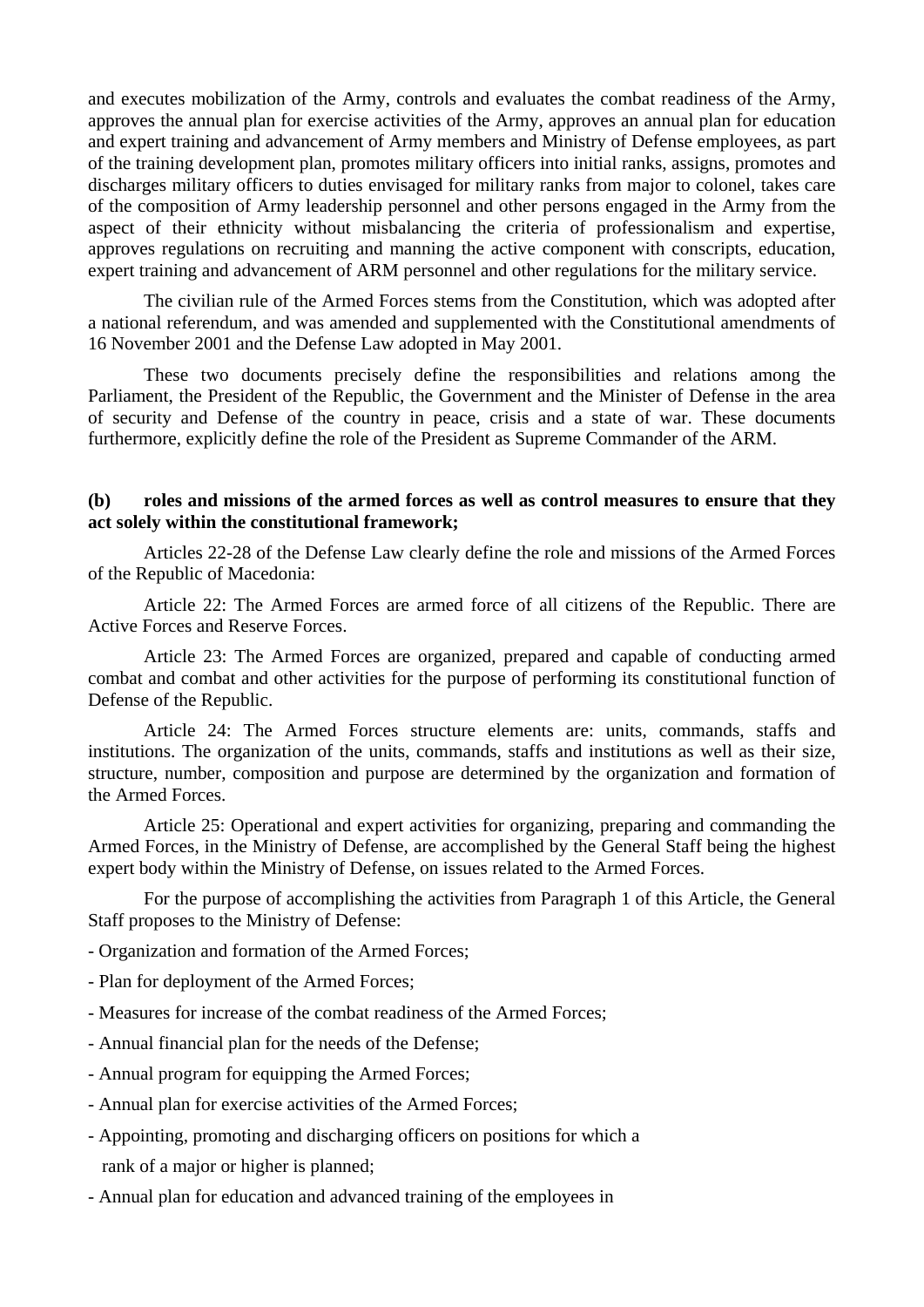the Armed Forces;

- List of names for education and advanced training of the employees in

the Armed Forces;

- Decisions on decorating and awarding for special results of members of the Armed Forces in the area of Defense.

Article 26: For the purpose of accomplishing the activities from Article 25, Paragraph 1 of this Law, the General Staff of the Armed Forces accomplishes the following:

- Accomplishes the annual financial plan for the requirements of the Armed Forces approved by the Ministry of Defense and supervises the efficiency and the execution of the funds in accordance with the regulations approved by the Minister of Defense;

- Supervises the combat readiness of the Armed Forces and takes measures for improvement;

- Organizes and supervises taking measures for readiness of the Armed Forces and takes measures for their execution;

- Performs mobilization of the Armed Forces;

- Performs exercise and other activities for making the Armed Forces capable, in accordance with the annual plan;

- Carries out logistic support for the Armed Forces;

- Accomplishes personnel management in the Armed Forces in accordance with the personnel policy of the Ministry of Defense;

- Plans, organizes and accomplishes training activities for the Armed Forces;

- Organizes and accomplishes communications for the command and control in the Armed Forces;

- Plans and accomplishes activities for crypto-protection of the secret data of importance for the Armed Forces;

-Organizes and accomplishes activities for anti-electronic security;

- Organizes and accomplishes reconnaissance, control and security of the sovereignty of the air space of the Republic;

- Organizes and accomplishes intelligence and counter-intelligence activities in the Armed Forces;

- Organizes and accomplishes activities for protection of forces in the Armed Forces;

- Organizes and accomplishes detection and prevention of criminal activities in the Armed Forces;

- Arranges the territory for the needs of the Armed Forces;

- Accomplishes cooperation with the armed forces of foreign countries in accordance with the plan of the Ministry of Defense;

- Appoints, promotes and discharges military officers and NCOs up to a rank of a senior captain;

- Points NCOs to initial rank;

- Approves instructions and rules for use of the military units, order and relations in the service and other instructions and rules of importance for the service in the Armed Forces;

- Accomplishes other activities in accordance with this Law and Lists of Regulations for service in the Armed Forces.

Article 27: The Chief manages the General Staff of the Armed Forces, who is appointed and discharged by the President of the Republic.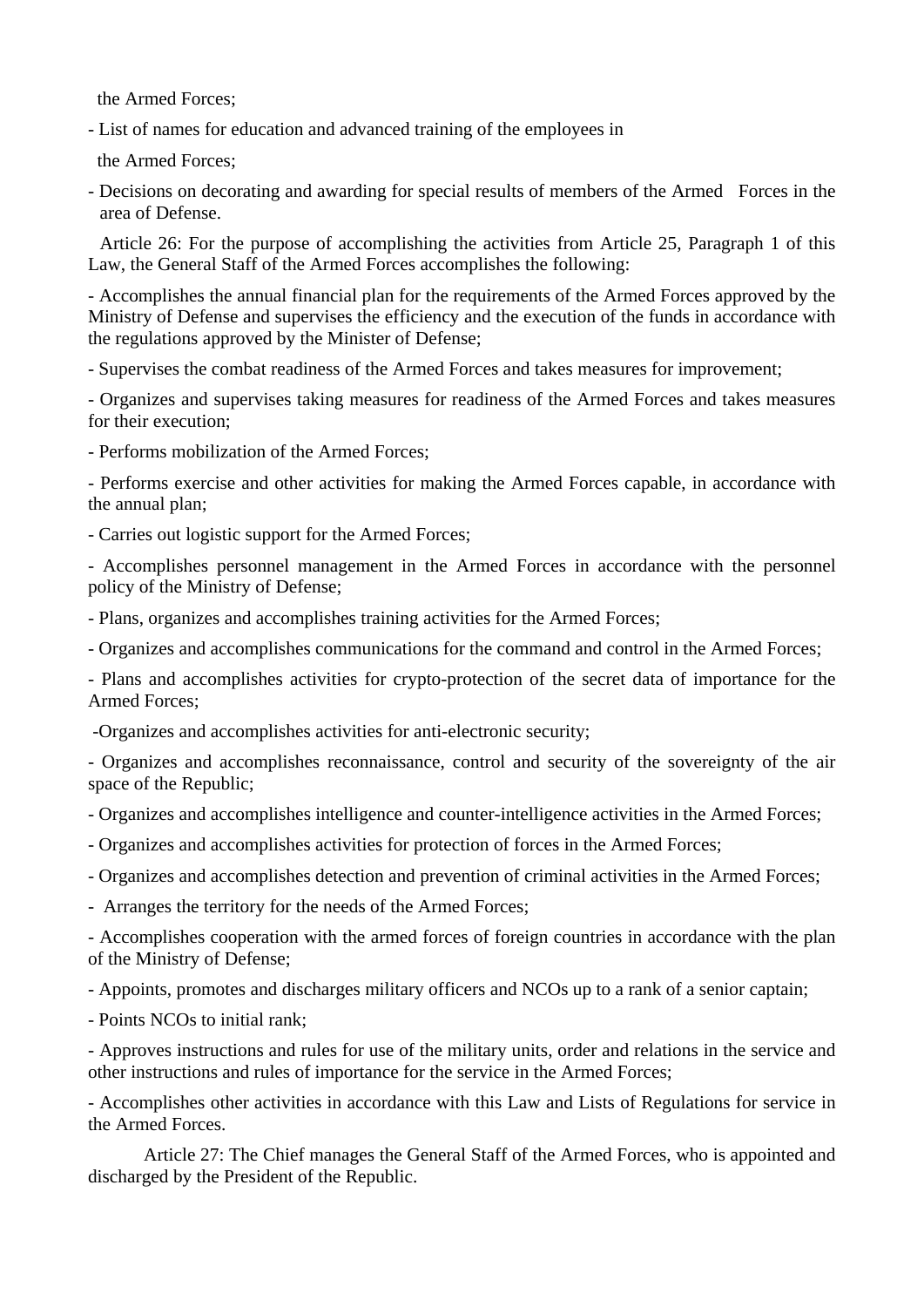The Chief of the General Staff reports to the President of the Republic and to the Minister of Defense.

Article 28: The President of the Republic is Supreme Commander of the Armed Forces.

The President of the Republic carries out command through the Minister of Defense in accordance with the Constitution and this Law.

Immediate command with the Armed Forces is carried out by the Chief of the General Staff and commanders of the military units and institutions in accordance with the regulations approved by the President of the Republic.

Command in the Armed Forces is based on the principles of unity of command, subordination and a single chain of command in the use of forces and assets.

Orders issued by a superior commander are not to be carried out if their execution represents a criminal activity.

#### **(c) public access to information related to the armed forces**

The Parliament of the Republic of Macedonia passed the Law on Free Access to Information of Public Character (Official Gazette of the Republic of Macedonia No. 13 of 1 February 2006). This law regulates the conditions, manner and procedure of realizing the right to free access to information of public character available from state institutions. (including the Ministry of Defense).

This law provides free availability and openness in the work of the information holders. For carrying out this law, a Commission for protection of the right for free access to information of public character has been formed.

The Commission for protection of the right for free access to information of public character publishes (to the media services) a list of holders of information of public character and of their responsible persons, once a year.

The Ministry of Defense of the Republic of Macedonia is on the list of holders of information of public character. For this purpose, a person has been chosen, holder of information, obligated to fulfill the obligations foreseen with the law.

The interested persons for access to information of public character contact the Ministry of Defense through regular mail, electronic mail or fax.

The security aspects of the defense matters have been continually present in the public and the non-governmental sector. It is important to note the increased involvement and interest of independent experts, scientific institutions and the academic circle. This transparent approach has resulted in numerous works and publications that affirm our security policy, and especially the strategic interests of the Republic of Macedonia for participation in the collective security systems.

The transparency and relevance of the defense policy have also been increased through the access to the internet web page of the Ministry of Defense. The defense and security institutions provide appropriate answers to defence issues of interest to parliamentarians and other security subjects, related to the evaluation and assessment of the security and political situation in the Republic of Macedonia. In the forthcoming period, the strategic goals incorporated in the Strategic Defence Review envisage an increased level of openness and involvement of the civilian sector in order to achieve the democratic goals of defense and security transparency and affirmation.

The concrete forms of public information are not just a constitutional and legal obligation, but they are subject of the Strategy of the Government of the Republic of Macedonia for transparency and public relations regarding the area of security and defense. The accessibility to information and the civilian participation in the development of defence and security policy is regulated by the Classified Information Law, and under procedure is the creation and adoption of supplemental legal acts in order to create a final distinction between the classified and nonclassified information, defining thus the regime of its accessibility, utilisation and transfer. The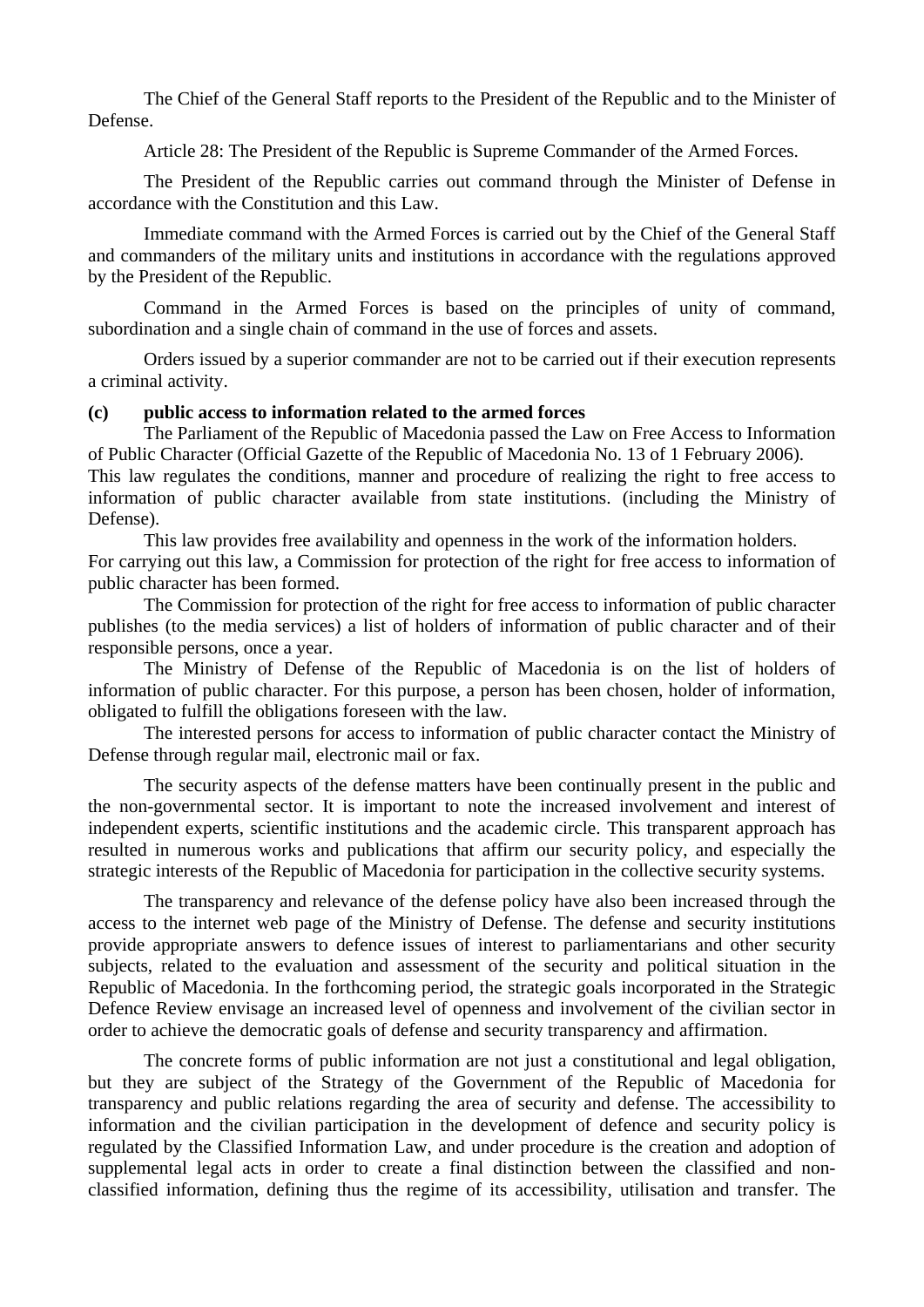legal framework therein is the new Law on Classified Documents adopted in March 2004. The issue of information accessibility remains to be predetermined by the fulfilment of the requirements set forth in the normative acts for information accessibility to the Parliament and the public.

 The activities of the Ministry of Defense in the area of public relations are directed at the national and international public and community, as well as at the employees of the Ministry of Defense and the members of the Armed Forces. The transparency of these activities bolsters the confidence in the security and defense policy of the Republic of Macedonia and clarifies the link between the defense subjects and their defense activities and society on the basis of the need for ensuring unhampered conditions for development and protection of the free democratic values guaranteed by the Constitution. The defense preparations, thus, make public relations important and available to the public, encouraging at the same time interest for active participation of the citizens in creation, organization, accomplishment and control of the defense tasks. On the other side, public relations activities contribute to the strengthening of the motivation and professional attitude of the Ministry of Defense employees and the members of the Army of the Republic of Macedonia within their determination towards the defense tasks.

#### **4. Stationing of armed forces on the territory of another participating States in accordance with their freely negotiated agreements as well as in accordance with international law**

 The participation of the Armed Forces of the Republic of Macedonia outside the national territory is regulated by Articles 41-44 of the Defense Law (Official Gazette of the RM, No 42/2001) and Articles 186-189 of the Military Service Law (Official Gazette of the Armed Forces, No. 69/2002).

 ARM units or parts of units of the active and reserve component, as well as military officers and civilians engaged in the ARM and employed in the MOD, can participate in exercise activities and training and in humanitarian and peace keeping operations outside the national territory in accordance with ratified international agreements.

 The Government of the Republic of Macedonia brings the decision to deploy ARM units outside the national territory for participation in exercise activities, training and humanitarian operations.

 The Parliament of the Republic of Macedonia brings the decision to deploy ARM units outside the national territory for participation in peacekeeping operations.

 The Minister of Defense of the Republic of Macedonia brings the decision to send employees in the Ministry of Defense outside the national territory for participation in exercise activities, training in humanitarian or peacekeeping operations.

 Voluntary service soldiers cannot participate in exercise activities, training in humanitarian or peacekeeping operations outside the national territory.

 Reservists can be engaged in the units of the Army of the Republic of Macedonia deployed outside the national territory provided they consent to this engagement. During their engagement outside the national territory, they have a status of professional soldiers, i.e., active military officers.

The rights and obligations of the military reservists and employees in the Ministry of Defense deployed outside the national territory are regulated by agreement concluded with the Ministry of Defense.

The participation in the international peace operation is of indeed significant importance for the Republic of Macedonia and its aiming towards interoperability and admittance in the collective Defense systems. Giving contribution in international peace operations with its own forces and capabilities and in realistic war environment is an indispensable experience. It also establishes a feedback system that influences the improvements in the future engagements.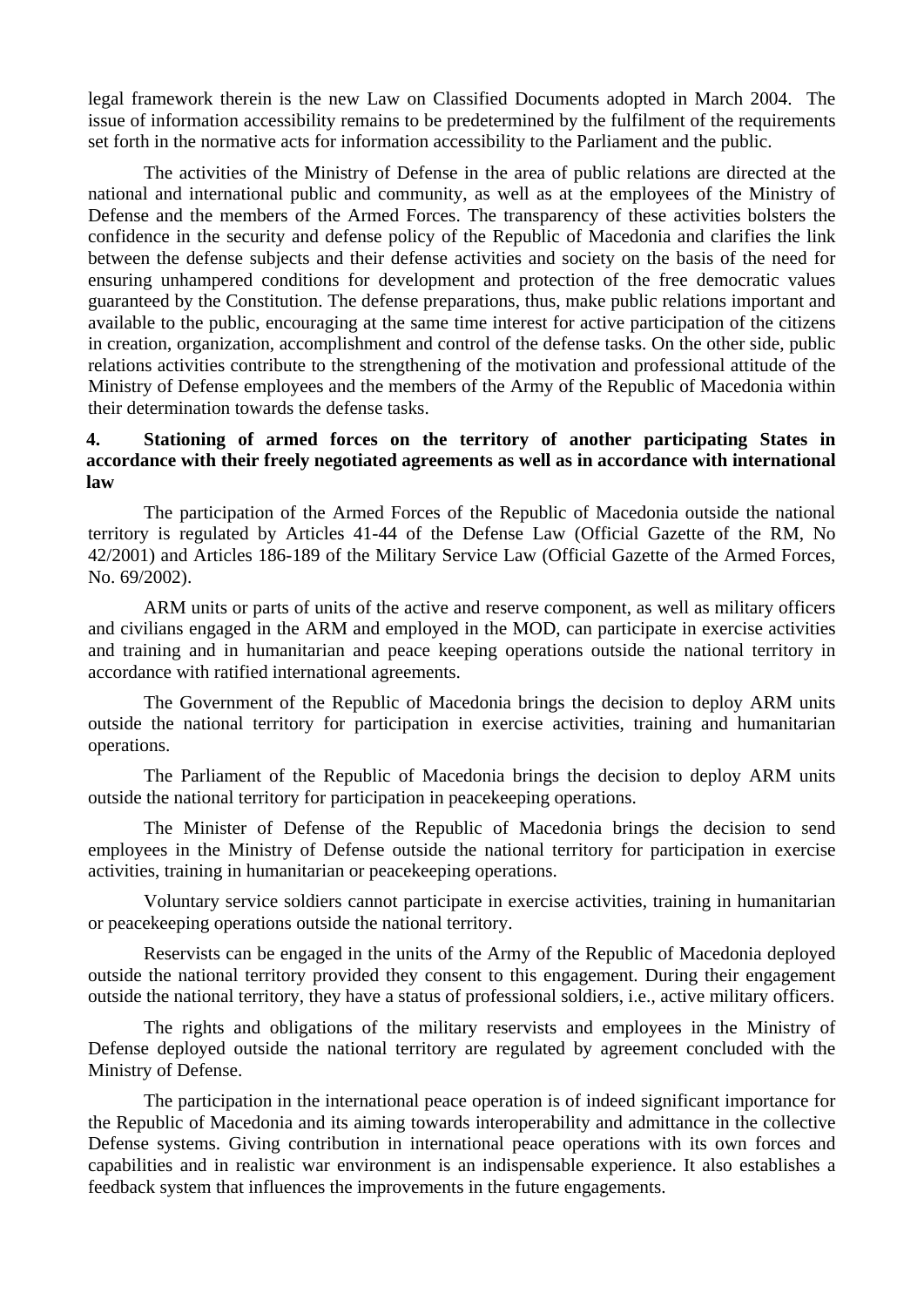The contribution of the Republic of Macedonia to international operations constantly increases. In 2008, the Republic of Macedonia has continued providing support to five international operations with engaged military personnel of about 250 in total

There are no obstacles in the legislation of the Republic of Macedonia for the participation of the Republic of Macedonia in international operations. The law amending the Defense law, covering inter alia the collective self-defense, was adopted by the Assembly of the Republic of Macedonia on 1 September 2008. The amendments removed the legal and legislative obstacles to allow NATO forces to be present on Macedonian territory in compliance with Article 5 of the North Atlantic Treaty.

#### **5. Description of:**

#### **(a) procedures for the recruitment or call up of personnel for service in the military**

With the amendments to the Defense Law in May 2006, all citizens of the Republic of Macedonia, assessed as capable for military service, may, by their own request, apply for military service after reaching the age of 18.

The citizen (applicants) will be called up for military service in accordance with the needs of the army.

The invitation for military service is submitted to the citizen no later than 30 days before the day of recruitment.

Voluntary military service runs for three months and is carried out in the Army.

#### **(b) exemptions or alternatives to compulsory military service, if applicable;**

With the adoption of the Law for amending and supplementing the Defense Law, the civilian military service was abolished from 2006.

#### **(c) legal and administrative procedures protecting the rights of the forces personnel**

For the purpose of protecting rights during military service, the persons engaged in the Army are provided with two-degree procedures of protection of service rights, i.e., and established work post rights.

Rights protection for officer, NCO, Voluntary service soldiers and civilian personnel engaged for service in the Army is regulated by the Military Service Law. They are entitled to the right of appeal to a secondary Government commission, within timelines determined by law.

 Namely, a military and civilian person may appeal against a work contract decision to the secondary Government commission within 8 days after receiving such a decision (Article 34 and Article 232).

A military officer may appeal to the secondary Government commission against an order issued by the Minister of Defense, i. e. to the Minister of Defense against an order for production of a non-commissioned officer into a starting rank, reached by the Chief of the General Staff (Article 48 paragraph 2).

A military and civilian person may send an appeal against the ruling by the Minister of Defense for the appointing, promoting, releasing, sending, representing and other relations in the service of officers with the rank of major to colonel, and the appeal must be handed to the Second Degree Government Commission up to 8 days, while the short-term volunteers, the noncommissioned officers and the officers to the rank of a captain, within the same timeline can appeal to the Minister of Defense regarding the orders reached by the Chief of the General Staff of the Armed Forces (Article 87).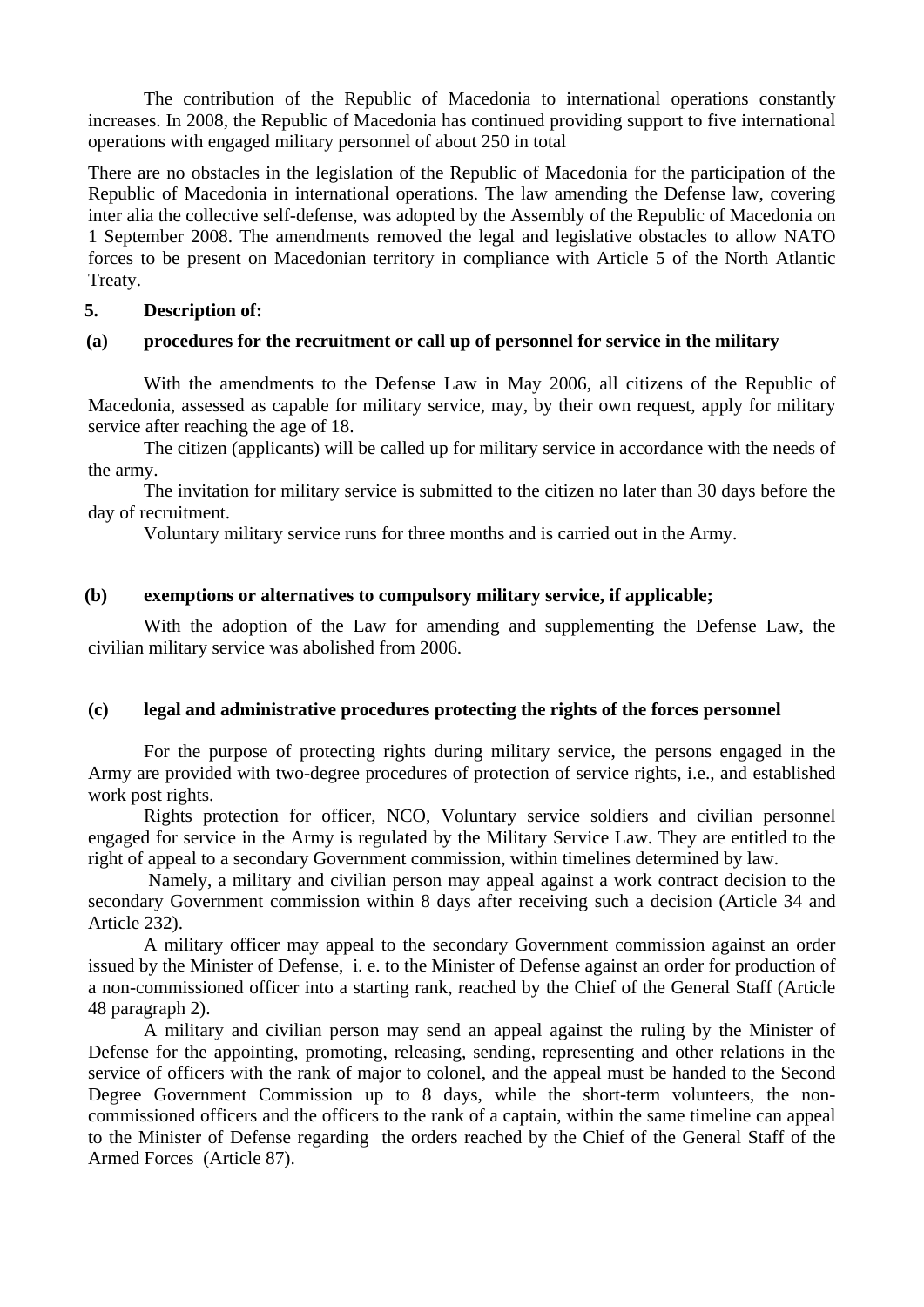A military and civilian person can appeal to a decision for use of the annual leave and other leaves from service, within eight days, to the superior officer of the officer that has reached the decision. (Article 111).

A military and civilian person in the service of the Army may carry out their right in methods where responsibility is established for the compensation of damage and for harming military discipline. An appeal may be carried out against the solution to compensate damages, which is brought by the battalion commander equal to his rank and a higher military officer, for which a rank of lieutenant general or higher rank is envisaged. A military or civilian person may send an appeal to the superior officer of the officer who first carried out the ruling to compensate damages, or to the minister of Defense if the Chief of General Staff carried out the ruling (Article 118, paragraph 4).

An appeal may be sent against a ruling where disciplinary measures are taken against military and civilian persons, or an announcement of a statement recorded in a book of daily reports of the unit. The person must appeal to the superior officer of the officer who ordered the disciplinary measures or made the announcements. This appeal must be handed up to 8 days after the finding was received. An appeal against the ruling by the Chief of General Staff will be decided by the Minister of Defense, and an appeal against the ruling by the Minister of Defense will be decided by the two-level commission in the Government of the Republic of Macedonia (Article 136).

The military and civilian persons serving in the army can appeal against the decision for release from duty or service, within eight days, to the superior officer of the officer that has reached the decision (Article 140).

Military and civilian persons may send an appeal against the ruling by the Minister of Defense regarding payment, compensation and other forms of compensation where expenses for using vehicles for personal use, migration expenses, meal expenses, funeral expenses in case of death of family member from natural disasters are used. This appeal must be handed to the twodegree commission of the Government up to 8 days after the finding is received (Article 182).

An appeal may be sent against decisions, rulings, reached by the Minister of Defense, i. e. the Chief of the General Staff of the Armed Forces, which refer to the right of the military person regarding the health ability for service in the Armed Forces, in accordance with Article 87 of this Law (Article 193).

An appeal may be sent to Second Degree Government Commission, within eight days, against decisions for receiving military-flying, military air-technical, military-parachutist and military-diving title (Article 219).

An appeal may be sent against a ruling by the Minister of Defense or a person authorized by him regarding the termination of a working contract. This appeal must be handed to the two-degree commission of the Government up to 8 days after receiving the finding. (Article 227 and 253).

A civilian person may appeal to the Minister of Defense, within eight days, against ruling for appointing on service, representing and other service relations (Article 234-a).

The military and civilian persons, who are not satisfied with the final judgments made after their appeals, have the right to seek protection of their rights in front of a magisterial court (Article 229).

In relation to the protection of rights for the remaining members in service of the Army, conscripts, soldiers and military obligors in the reserves, the two-degree protection of rights is also used.

#### **6. Instruction on international humanitarian law and other international rules, conventions and commitments governing armed conflicts included in military training programmes and regulations**

In the cooperation realized hereof between Macedonia and the International Committee of the Red Cross-ICRC and within activities at regional level, the following references and manuals in Macedonian language have been developed and incorporated in the ARM Training Program: